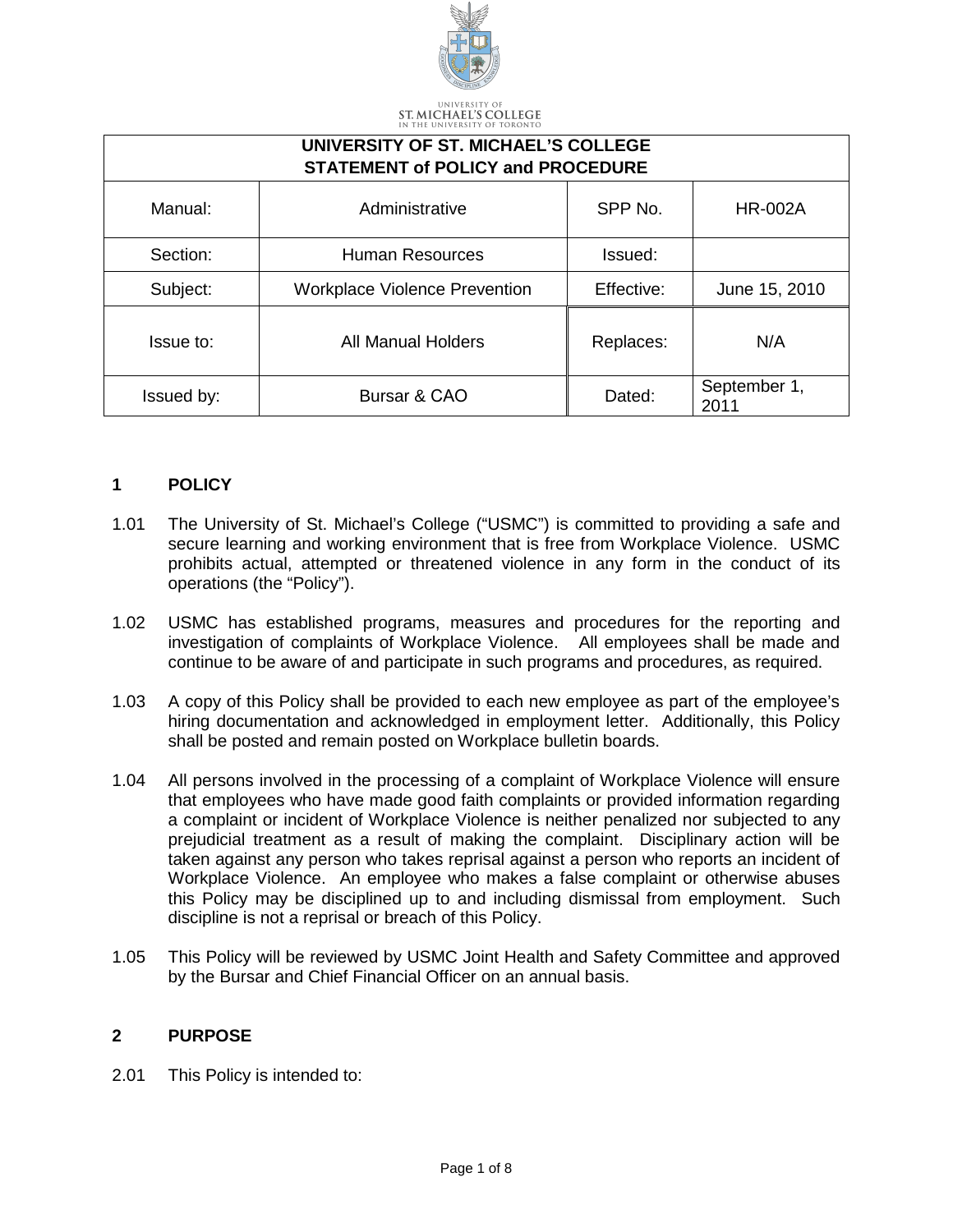| UNIVERSITY OF ST. MICHAEL'S COLLEGE<br><b>STATEMENT of POLICY and PROCEDURE</b> |                                      |            |                      |
|---------------------------------------------------------------------------------|--------------------------------------|------------|----------------------|
| Manual:                                                                         | Administrative                       | SPP No.    | <b>HR-002A</b>       |
| Section:                                                                        | Human Resources                      | Issued:    |                      |
| Subject:                                                                        | <b>Workplace Violence Prevention</b> | Effective: | June 15, 2010        |
| Issue to:                                                                       | All Manual Holders                   | Replaces:  | N/A                  |
| Issued by:                                                                      | Bursar & CAO                         | Dated:     | September 1,<br>2011 |

- a) Maintain a learning and working environment that is free from workplace violence;
- b) Define and provide examples of workplace violence to educate employees;
- c) Communicate to USMC employees the fact that workplace violence is prohibited and is a violation of the law;
- d) Establish and describe responsibilities of all employees to assist in maintaining a workplace free from workplace violence; and,
- e) Establish mechanisms and procedures for receiving and reporting complaints of workplace violence and for investigating complaints and addressing/resolving valid complaints, all in a timely and fair manner.

## **3 SCOPE**

- 3.01 This Policy applies to all:
	- a) employees regardless of position, classification or union membership; and,
	- b) persons who are present in the workplace including, but not limited to, all visitors, contractors, vendors and delivery persons.
- 3.02 Students shall abide by the the University of Toronto's *Code of Student Conduct* which can be found at *www.governingcouncil.utoronto.ca/policies/studentc.htm.*

### **4 RESPONSIBILITY**

- 4.01 All employees are responsible for acting in compliance with this Policy.
- 4.02 It is the responsibility of USMC:
	- a) To establish and implement reasonable measures to encourage a Workplace free from Workplace Violence, to protect employees and others and to prevent Workplace Violence, including that arising from domestic violence;
	- b) To establish a process for reporting, investigating and responding to incidents of Workplace Violence;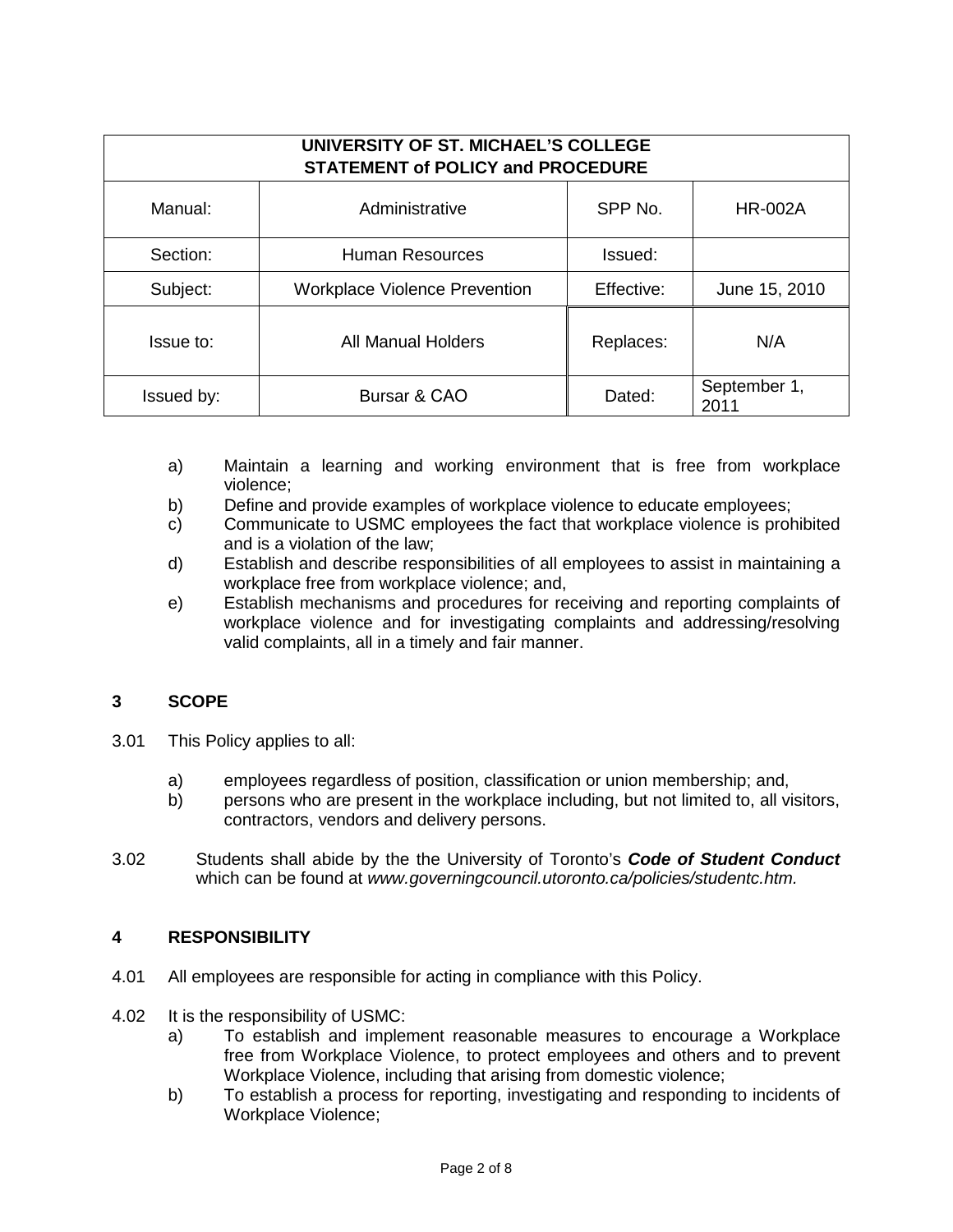| UNIVERSITY OF ST. MICHAEL'S COLLEGE<br><b>STATEMENT of POLICY and PROCEDURE</b> |                                      |            |                      |
|---------------------------------------------------------------------------------|--------------------------------------|------------|----------------------|
| Manual:                                                                         | Administrative                       | SPP No.    | <b>HR-002A</b>       |
| Section:                                                                        | Human Resources                      | Issued:    |                      |
| Subject:                                                                        | <b>Workplace Violence Prevention</b> | Effective: | June 15, 2010        |
| Issue to:                                                                       | All Manual Holders                   | Replaces:  | N/A                  |
| Issued by:                                                                      | Bursar & CAO                         | Dated:     | September 1,<br>2011 |

- c) To assess and develop procedures to address, as necessary, the risks of Workplace Violence that may arise from the nature of the Workplace, the type of work or the conditions of the work in the Workplace;
- d) To maintain records as required by this Policy and by law;
- e) To provide appropriate information, instruction and training to all employees on this Policy and the procedures in place for the reporting and investigation of incidents of Workplace Violence;
- f) To post this Policy in a conspicuous place; and,
- g) To ensure that this Policy is communicated to contractors and other persons who attend USMC.
- 4.03 It is the responsibility of Directors, Managers and Supervisors:
	- a) To understand, abide by and uphold the requirements of this Policy;<br>b) To communicate this Policy to the employees they manage or super
	- To communicate this Policy to the employees they manage or supervise;
	- c) To encourage reporting of incidents of Workplace Violence;
	- d) To adequately train employees in USMC procedures that addresses Workplace Violence risk(s);
	- e) To verify that all contractors and others who attend USMC are aware of this Policy;
	- f) To respond appropriately to all incidents of Workplace Violence that they become aware of; and,
	- g) To promptly report all complaints or incidents to Human Resources Officer or the Bursar and Chief Financial Officer.
- 4.04 It is the responsibility of employees (including directors, managers and supervisors):
	- a) To review and comply with this Policy at all times;<br>b) To promptly report and advise their director, m
	- To promptly report and advise their director, manager, supervisor or Human Resources Officer or Bursar and Chief Financial Officer of any incidents of Workplace Violence. In the case of an extreme or imminent threat of physical harm from Workplace Violence, the employee should contact the police;
	- c) To inform their director, manager, supervisor or Human Resources Officer/other USMC Officer if they become aware of threats or acts of domestic violence that may create a risk of danger to themselves or others in the workplace;
	- d) To fully cooperate in any investigation under this Policy; and,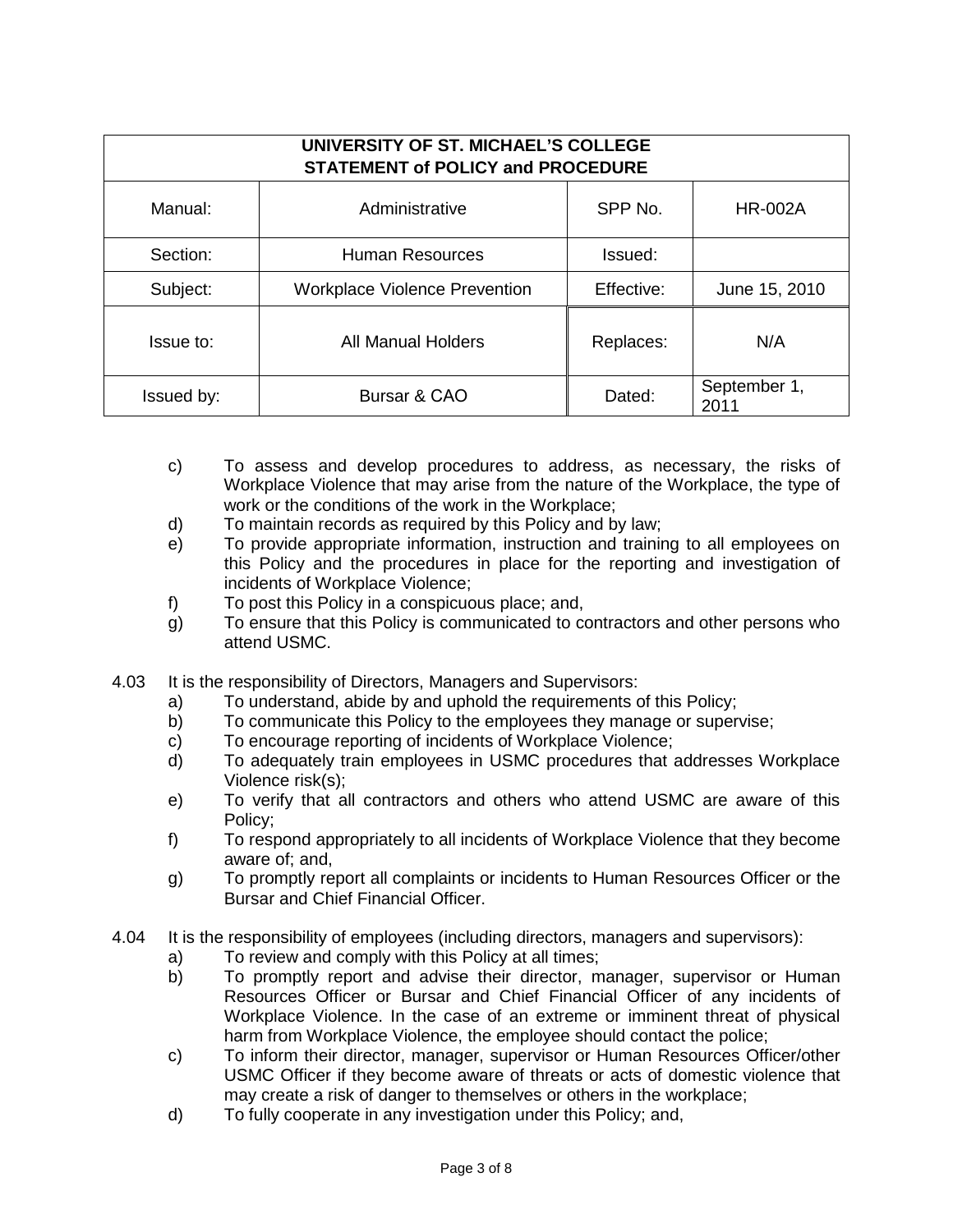| UNIVERSITY OF ST. MICHAEL'S COLLEGE<br><b>STATEMENT of POLICY and PROCEDURE</b> |                                      |            |                      |
|---------------------------------------------------------------------------------|--------------------------------------|------------|----------------------|
| Manual:                                                                         | Administrative                       | SPP No.    | <b>HR-002A</b>       |
| Section:                                                                        | Human Resources                      | Issued:    |                      |
| Subject:                                                                        | <b>Workplace Violence Prevention</b> | Effective: | June 15, 2010        |
| Issue to:                                                                       | All Manual Holders                   | Replaces:  | N/A                  |
| Issued by:                                                                      | Bursar & CAO                         | Dated:     | September 1,<br>2011 |

- e) To participate in any training or instruction in this Policy provided by USMC and to review this Policy as requested.
- 4.05 It is the responsibility of Security Services:
	- a) To be familiar with and operate under established protocols when responding to acts of violence;
	- b) To perform a risk assessment and determine appropriate course of action;
	- c) To conduct an investigation and submit a fact finding report;
	- d) To serve as a liaison with USMC administrators and officers; and,
	- e) To work with USMC to improve the security level of the campus.
- 4.06 It is the responsibility of the Joint Health and Safety Committee:
	- a) To be consulted on the development, implementation and maintenance of this Policy; and,
	- b) To review incident reports.

### **5 DEFINITIONS**

- 5.01 "Workplace" means all locations or places where USMC operations occur or are conducted and includes all buildings (interior, exterior, perimeter, parking lots etc., under USMC's control), off site locations, locations where USMC sponsored events, functions, or social gatherings take place or places or sites visited while engaged in travel for USMC business.
- 5.02 "Workplace Violence" means:
	- a) the exercise of physical force by a person against an employee or third party in the Workplace, that causes or could cause physical injury to the employee or third party;
	- b) an attempt to exercise physical force against an employee or third party, in the Workplace, that could cause physical injury to the employee or third party; and,
	- c) a statement (or series of statements) or behaviour that is reasonable for an employee or third party to interpret as a threat to safety or security, in the Workplace, or that could cause physical injury to an employee or third party.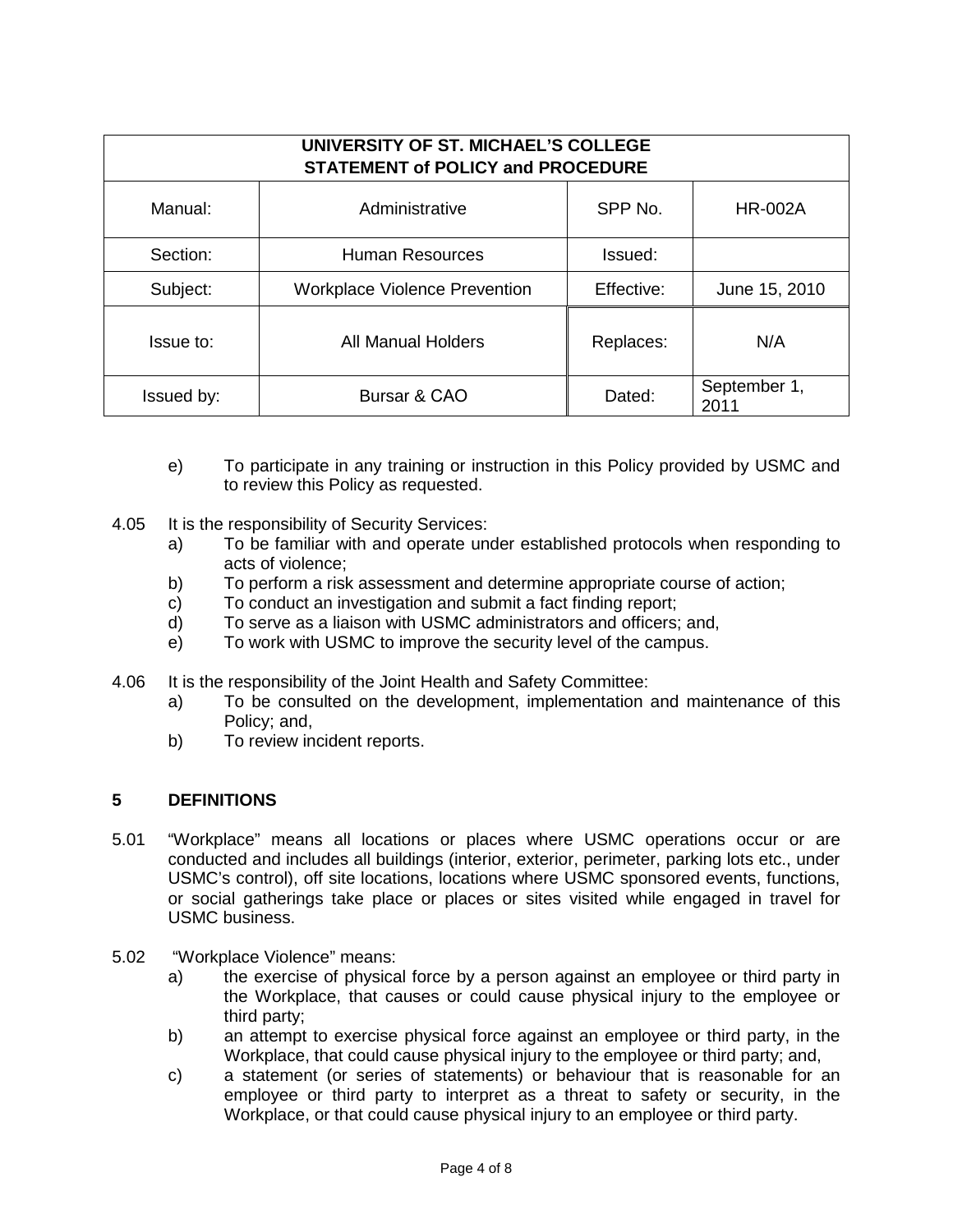| UNIVERSITY OF ST. MICHAEL'S COLLEGE<br><b>STATEMENT of POLICY and PROCEDURE</b> |                                      |            |                      |
|---------------------------------------------------------------------------------|--------------------------------------|------------|----------------------|
| Manual:                                                                         | Administrative                       | SPP No.    | <b>HR-002A</b>       |
| Section:                                                                        | Human Resources                      | Issued:    |                      |
| Subject:                                                                        | <b>Workplace Violence Prevention</b> | Effective: | June 15, 2010        |
| Issue to:                                                                       | All Manual Holders                   | Replaces:  | N/A                  |
| Issued by:                                                                      | Bursar & CAO                         | Dated:     | September 1,<br>2011 |

Examples of Workplace Violence include, but are not limited to:

- vexatious and threatening behaviour such as shaking fists, destroying property or throwing or kicking objects arising from any source;
- verbal or written threats that express an intent to inflict harm;
- actual, attempted or threatened physical assault or exercise of physical force, in the Workplace, including those arising out of a domestic situation, such as hitting, kicking, punching or pushing;
- anv other act or statement(s) that could be interpreted by a reasonable person as a threat to safety or security or that could cause physical injury; and,
- bringing a weapon of any kind to the Workplace or possessing a weapon of any kind while carrying out USMC operations, or threatening to bring a weapon to the Workplace.

## **6 REFERENCES and RELATED STATEMENTS of POLICY and PROCEDURE**

Occupational Health & Safety Act, 1990 The Criminal Code of Canada Human Rights Code, R.S.O, 1990, c.H.19 The Workplace Safety and Insurance Act, 1997

### **7 PROCEDURES**

- 7.01 **Domestic Violence** Any employee experiencing violence outside of the Workplace (eg. domestic violence) that may create a risk of danger to themselves or others in the Workplace is encouraged to report such violence in order that USMC can take reasonable steps to prevent incidents in the Workplace.
- 7.02 Reporting threats of Workplace Violence:

If you are involved in a violent incident:<br>a) seek help:

seek help;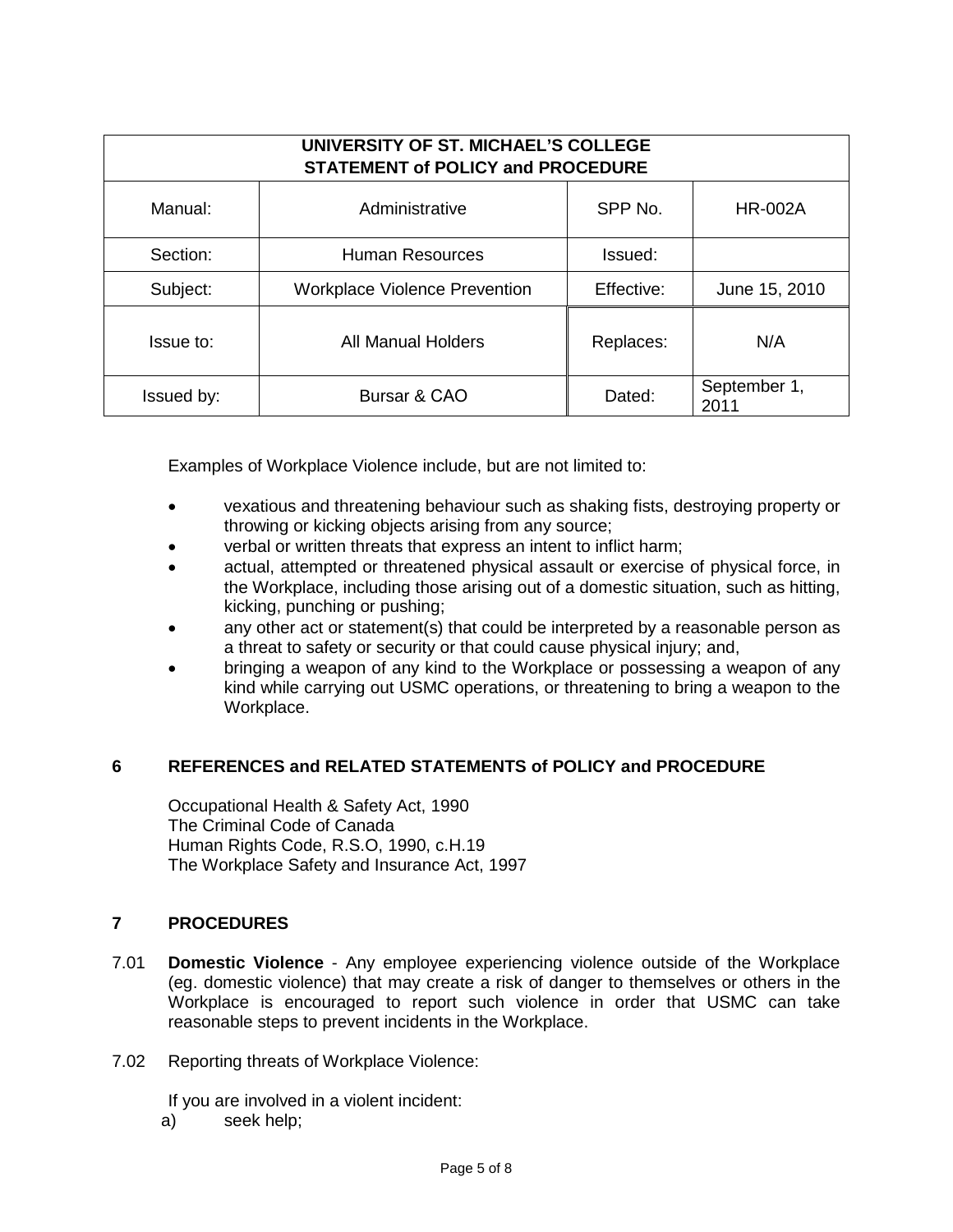| UNIVERSITY OF ST. MICHAEL'S COLLEGE<br><b>STATEMENT of POLICY and PROCEDURE</b> |                                      |            |                      |
|---------------------------------------------------------------------------------|--------------------------------------|------------|----------------------|
| Manual:                                                                         | Administrative                       | SPP No.    | <b>HR-002A</b>       |
| Section:                                                                        | Human Resources                      | Issued:    |                      |
| Subject:                                                                        | <b>Workplace Violence Prevention</b> | Effective: | June 15, 2010        |
| Issue to:                                                                       | All Manual Holders                   | Replaces:  | N/A                  |
| Issued by:                                                                      | Bursar & CAO                         | Dated:     | September 1,<br>2011 |

- b) remove yourself from the situation, lock yourself in an office or go to the Porter's Desk in Elmsley Hall which has been designated as a "safe zone";
- c) report incident to the Porter's Desk either in person or by calling "0" on a USMC phone, or if necessary, call 911 directly and notify the Porter's Desk.
- d) advise your supervisor or union representative (who will report the incident to the Human Resources Officer or Bursar and Chief Financial Officer for further investigation, assessment and follow-up);
- e) all complaints and incidents are to be recorded in writing by the reporting person/employee, the supervisor and the Human Resources Officer or Bursar and Chief Financial Officer, including the date, time, location, potential witnesses and nature of the incident;
- f) if the police have not previously been summoned, the supervisor or Human Resources Officer or Bursar and Chief Financial Officer will report all incidents of Workplace Violence to the police; and,
- g) if an incident of Workplace Violence involves a person who is not an employee of USMC, management or the Human Resources Officer or Bursar and Chief Financial Officer will report the incident to that person's employer and/or such other person as USMC determines is appropriate in the circumstances.
- 7.03 Investigations:

All complaints or incidents of Workplace Violence will be promptly investigated by Human Resources Officer or Bursar and Chief Financial Officer. Where the perpetrator is a USMC employee, confidentiality will be maintained throughout the investigatory process to the extent reasonably practicable and appropriate in the particular circumstances. Complete anonymity, privacy and confidentiality cannot be guaranteed.

The investigation will include:

- a) documented interview with the complainant and/or victim;
- b) documented interview with the alleged perpetrator(s), where possible;
- c) documented interview with any witnesses with relevant information;
- d) any other procedures deemed necessary to fully and fairly investigate the complaint or incident; and,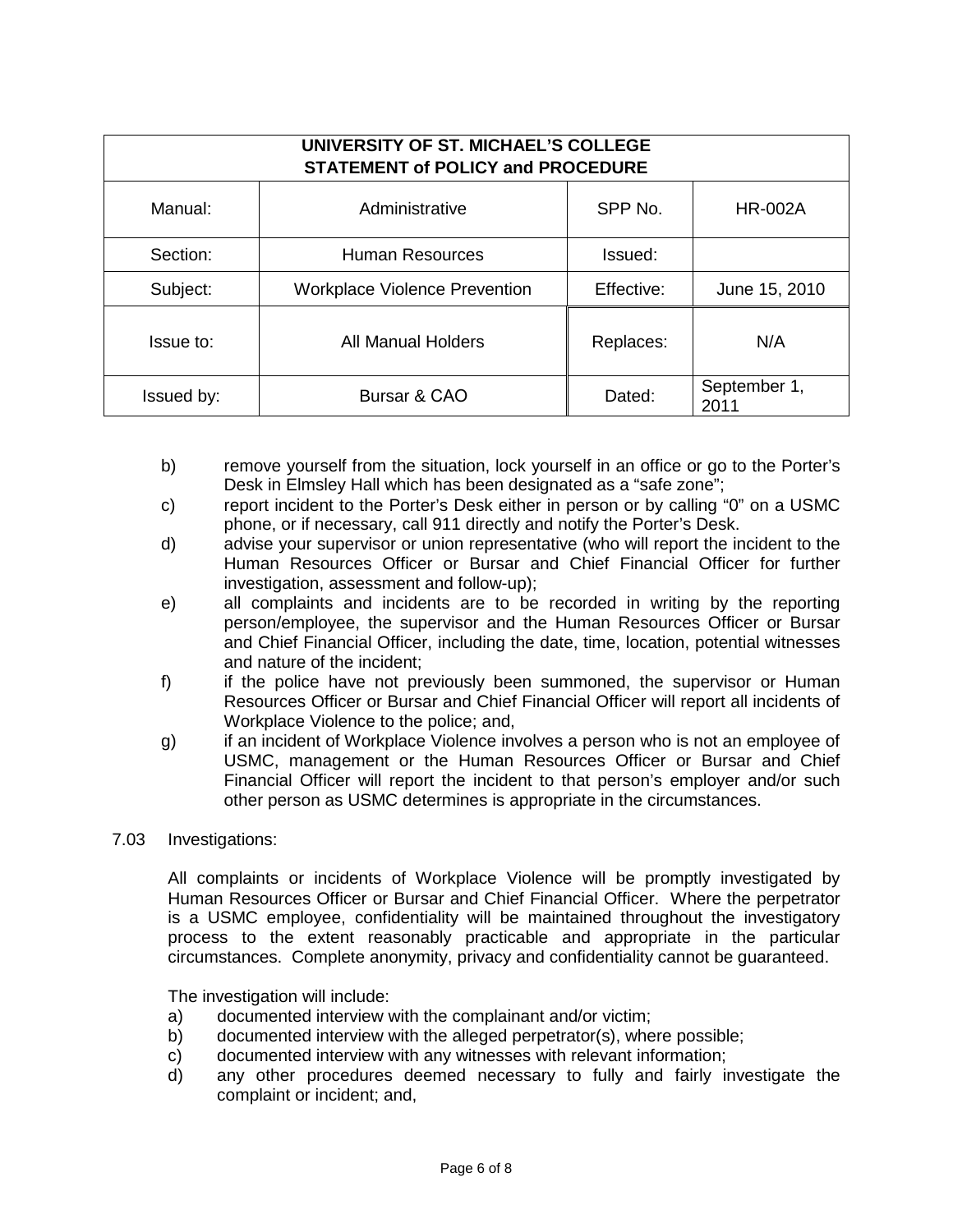| UNIVERSITY OF ST. MICHAEL'S COLLEGE<br><b>STATEMENT of POLICY and PROCEDURE</b> |                                      |            |                      |
|---------------------------------------------------------------------------------|--------------------------------------|------------|----------------------|
| Manual:                                                                         | Administrative                       | SPP No.    | <b>HR-002A</b>       |
| Section:                                                                        | Human Resources                      | Issued:    |                      |
| Subject:                                                                        | <b>Workplace Violence Prevention</b> | Effective: | June 15, 2010        |
| Issue to:                                                                       | All Manual Holders                   | Replaces:  | N/A                  |
| Issued by:                                                                      | Bursar & CAO                         | Dated:     | September 1,<br>2011 |

e) preparation of a written report of the findings with recommendations to prevent a recurrence.

Executive management will be advised. The Joint Health and Safety Committee and the appropriate union will be notified if an employee has been injured due to Workplace Violence.

- 7.04 All records relating to a complaint will be kept confidential by USMC, except where disclosure is reasonably required under this Policy or by law. USMC may be required by law to disclose certain personal information of an individual that may be reasonably necessary to protect employees and other third parties from Workplace Violence.
- 7.05 USMC will not tolerate incidents of Workplace Violence perpetrated against or by any employee, customer, vendor, contractor, visitor or any other person involved in its operations.
- 7.06 If a complaint is substantiated following an investigation under this Policy, USMC will take appropriate action against the employee of USMC who violated this Policy. The exact nature and extent of the action taken will be determined based upon the seriousness of the offence and the steps taken by the violator to remedy or apologize for the misconduct. Any action taken under this Policy, including discipline is at the sole discretion of management. USMC may, where appropriate:
	- remove the perpetrator from the Workplace by security or the police;
	- discipline any employee, up to and including dismissal, and/or report the conduct to the police; and,
	- report the conduct of any other person to their employer, supervisor and/or to the police.
- 7.07 All physical assaults involving an employee or occurring at the Workplace will be reported to the police. Threats of physical violence will be reported to police as appropriate.